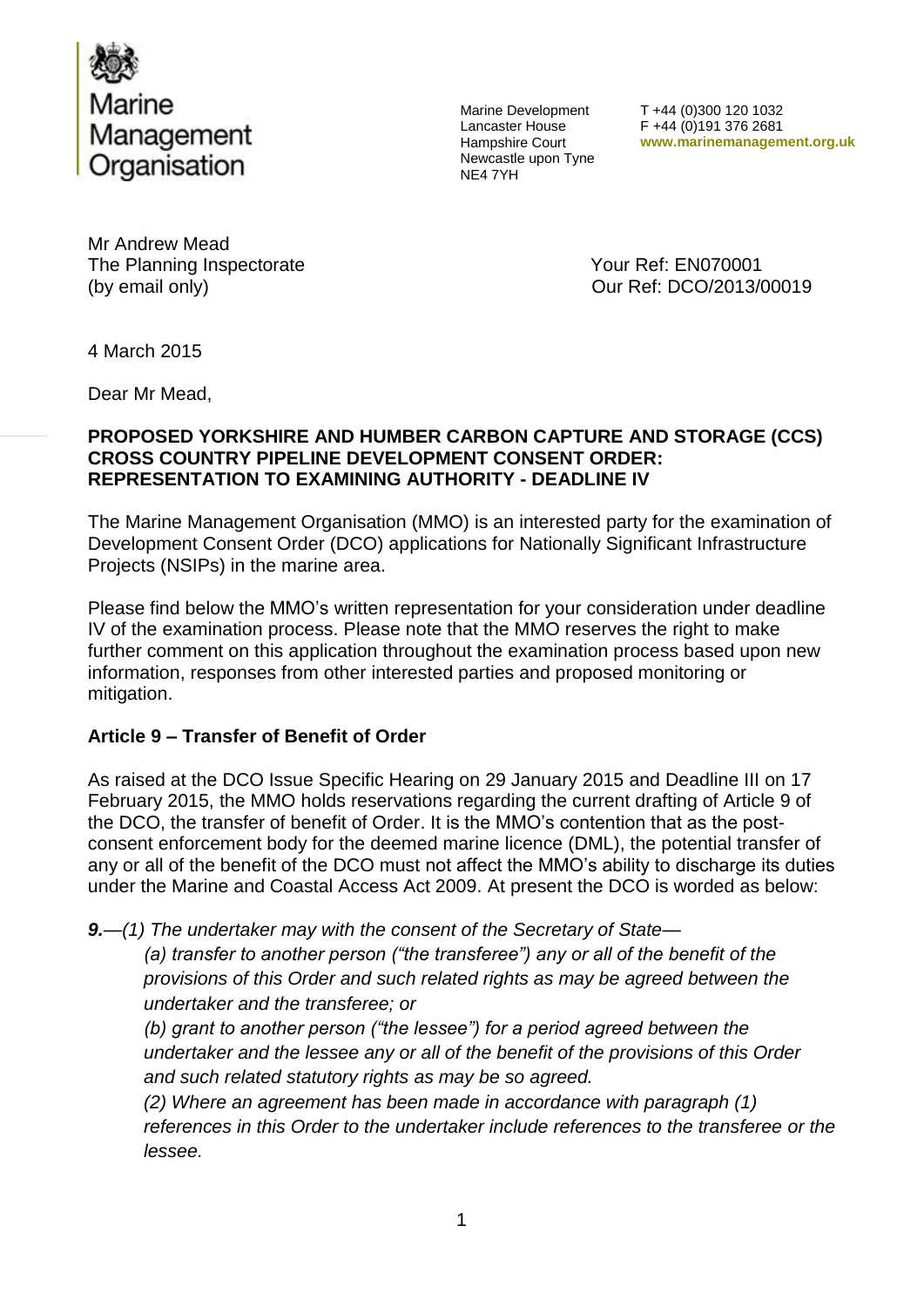*(3) The exercise by a person of any benefits or rights conferred in accordance with any transfer or grant under paragraph (1) is subject to the same restrictions,*  liabilities and obligations as would apply under this Order if those benefits or rights *were exercised by National Grid Carbon.*

If a DCO is granted, the MMO is responsible for enforcing, monitoring, varying, suspending, and revoking any DMLs as part of the DCO. Following discussions with the applicant the MMO is not satisfied that the wording the applicant has proposed would sufficiently protect the interests and the ability of the MMO to perform its statutory duties, for example the proposed wording would enable a variation to the DML to take place without the MMO being consulted. During other NSIP examinations the MMO has argued that:

- there is a single identified licence holder for a DML;
- any transfer of a DML for the licence holder to another single identifiable legal entity should be undertaken either by the MMO under section 72(7) of the 2009 Act; or
- where the transfer of benefit of the DML is to be undertaken in accordance with the transfer of benefit provisions in the main body of the DCO, as a single transfer of the whole benefit of the DML only from the licence holder (undertaker) to another single identified legal entity only on application to the Secretary of State, who will then consult the MMO prior to making a final determination.

The MMO is a statutory consultee to The Planning Inspectorate on NSIPs for its relevant expertise and knowledge in relation to the marine environment. We therefore believe that it is also entirely reasonable that the Secretary of State consults us over any prospective transfer of a DML following its consent. We do not believe that this imposes any additional burden on the Secretary of State, as supported by the inclusion of this provision in several recently consented DCOs, such as those for the Hornsea One and Dogger Bank Creyke Beck offshore wind farms. The comments of Lord Hunt of Kings Heath on behalf of the government of the day in the House of Lords debate on the Marine Bill may also be helpful in understanding our position:

"Those marine licences will operate as if the Marine Management Organisation had issued them. Importantly, the MMO will then be responsible for monitoring and enforcing them; it could also add conditions to deemed licences as new information came to light". Hansard House.

In summary, the MMO and the applicant have not found common ground on this issue as previously hoped and we believe this issue is unlikely to be resolved prior to the close of the examination period.